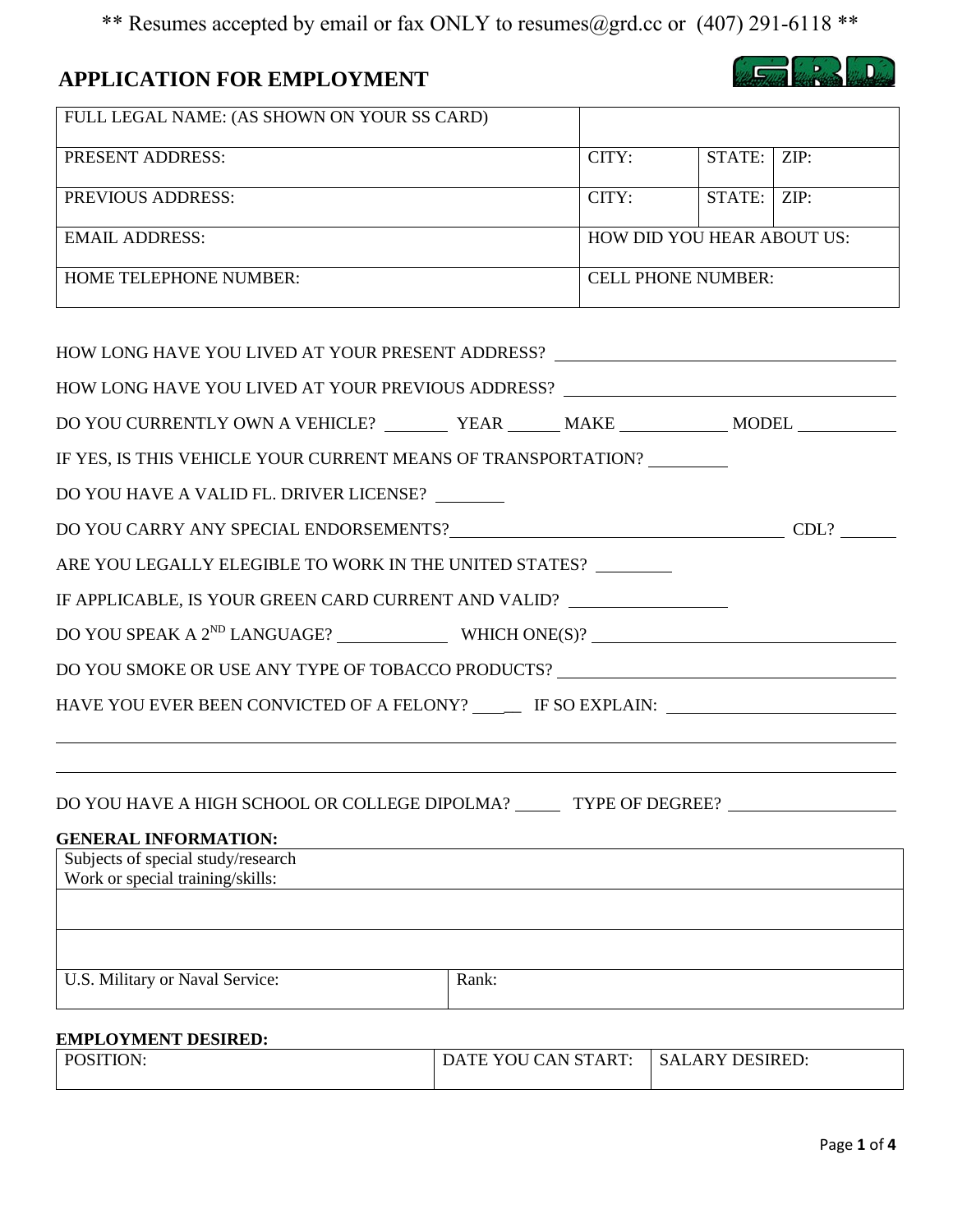#### **EMPLOYMENT HISTORY:**

| NAME OF COMPANY:           |                  | ADDRESS/PHONE NUMBER:   |         |
|----------------------------|------------------|-------------------------|---------|
| $START$ DATE:              | <b>END DATE:</b> | POSITION:               | SALARY: |
| <b>REASON FOR LEAVING:</b> |                  | <b>LAST SUPERVISOR:</b> |         |

| NAME OF COMPANY:           |                  | ADDRESS/PHONE NUMBER:   |         |
|----------------------------|------------------|-------------------------|---------|
| $START$ DATE:              | <b>END DATE:</b> | POSIITON:               | SALARY: |
| <b>REASON FOR LEAVING:</b> |                  | <b>LAST SUPERVISOR:</b> |         |

| NAME OF COMPANY:           |             | <b>ADDRESS/PHONE NUMBER:</b> |         |
|----------------------------|-------------|------------------------------|---------|
| START DATE:                | $END$ DATE: | POSITION:                    | SALARY: |
| <b>REASON FOR LEAVING:</b> |             | LAST SUPERVISOR:             |         |

DO YOU HAVE ANY EXPERIENCE RUNNING CONSTRUCTION EQUIPMENT?

IF SO WHAT KIND AND HOW LONG:

DO YOU HAVE ANY CONSTRUCTION MANAGEMENT OR SUPERVIOSRY EXPERIENCE?

WHAT IS THE MAXIMUM NUMBER OF EMPLOYEES WHO YOU MANAGED OR SUPERVISED?

HAVE YOU EVER TOWED A TRAILER? \_\_\_\_\_\_\_\_\_\_\_ DRIVEN A ROLL OFF TRUCK? \_\_\_\_\_\_\_\_\_\_\_\_

IF SO, EXPLAIN:

HAVE YOU EVER WORKED WITH A SCISSOR LIFT, BOOM LIFT OR WORKED ON SCAFFOLDING?

IF SO, EXPLAIN:

ARE YOU AFRAID OF HEIGHTS? EVER BEEN HURT ON THE JOB?

DO YOU KNOW HOW TO READ BLUE PRINTS? CAN YOU READ A TAPE MEASURE?

HAVE YOU EVER BEEN FIRED FROM A JOB FOR A SAFETY VIOLATION? IF SO, PLEASE EXPLAIN

HOW MANY YEARS EXPERIENCE DO YOU HAVE IN THE CONSTRUCTION FIELD?

PLEASE LIST ALL RELEVANT EXPERIENCE: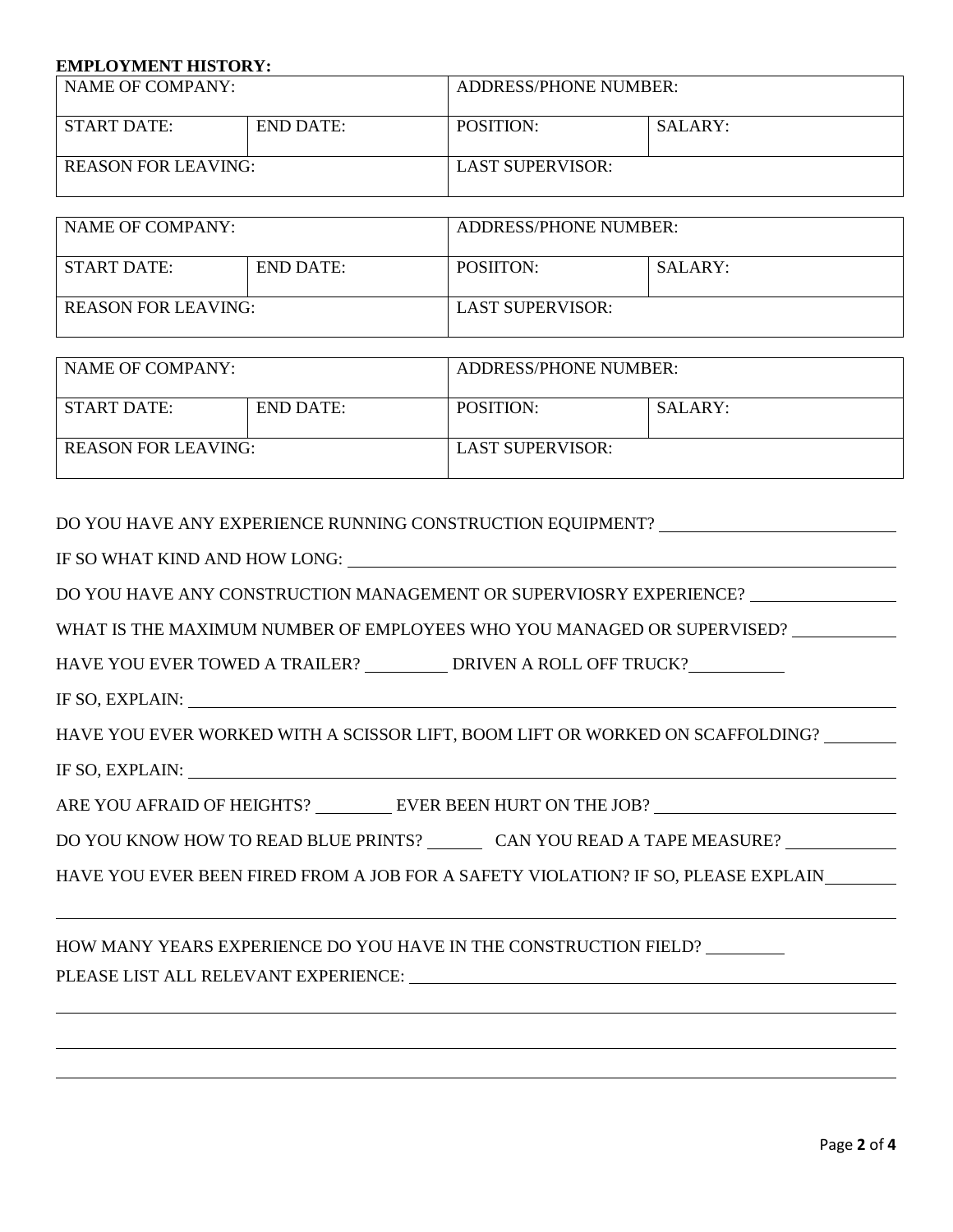HAVE YOU EVER DONE CONCRETE WORK? IF SO, PLEASE LIST ALL RELEVANT EXPERIENCE

DO YOU HAVE ANY MEDICAL ISSUES THAT WOULD KEEP YOU FROM PERFOMING DUTIES REQUIRED IN THE CONSTRUCTION INDUSTRY, USING HEAVY EQUIPMENT, OR AS A DRIVER? IF YES, PLEASE EXPLAIN:

## **EQUAL EMPLOYMENT OPPORTUNITY:**

This information is being requested in accordance with federal regulations. The information is voluntary and will not be used when considering you for employment with our company.

Racial or Ethnic Group

| $\Box$ American Indian / Alaskan $\Box$ Asian / Pacific Islander $\Box$ Hispanic / Latino |              |
|-------------------------------------------------------------------------------------------|--------------|
| Black / African American White / Caucasian                                                | <b>Other</b> |

How did you hear about this position?

| Newspaper Company Employee Website Other (please list) |  |  |
|--------------------------------------------------------|--|--|

#### **REFERENCES:**

| Name | Address / Phone Number | Relationship | Years Known |
|------|------------------------|--------------|-------------|
|      |                        |              |             |
|      |                        |              |             |
|      |                        |              |             |

#### **AUTHORIZATION:**

I certify that the information on this application and its supporting documents is accurate and complete. I understand and agree that failure to fully complete the form, or misrepresentation or omission of facts, represents grounds for elimination from consideration for employment, or termination after employment if discovered at a later date. I authorize Global Renovation and Development, Inc. to investigate, without liability, all statements contained in this application and supporting materials. I authorize references and former employers, without liability, to make full response to any inquires in connection with this application for employment. If requested, I agree to submit to a physical exam, criminal and credit background investigation, and/or screening for illegal substances upon conditional offer of employment. I understand that this document is NOT an offer of employment, and that an offer of employment, if tendered, does NOT constitute a contract for continued guaranteed employment. I understand that staff employees of Global Renovation and Development, Inc. serve at-will, and the employment relationship may be terminated at any time by either party, or any or no reason, other than a reason prohibited by law. If employed, I will be required to furnish proof of eligibility to work in